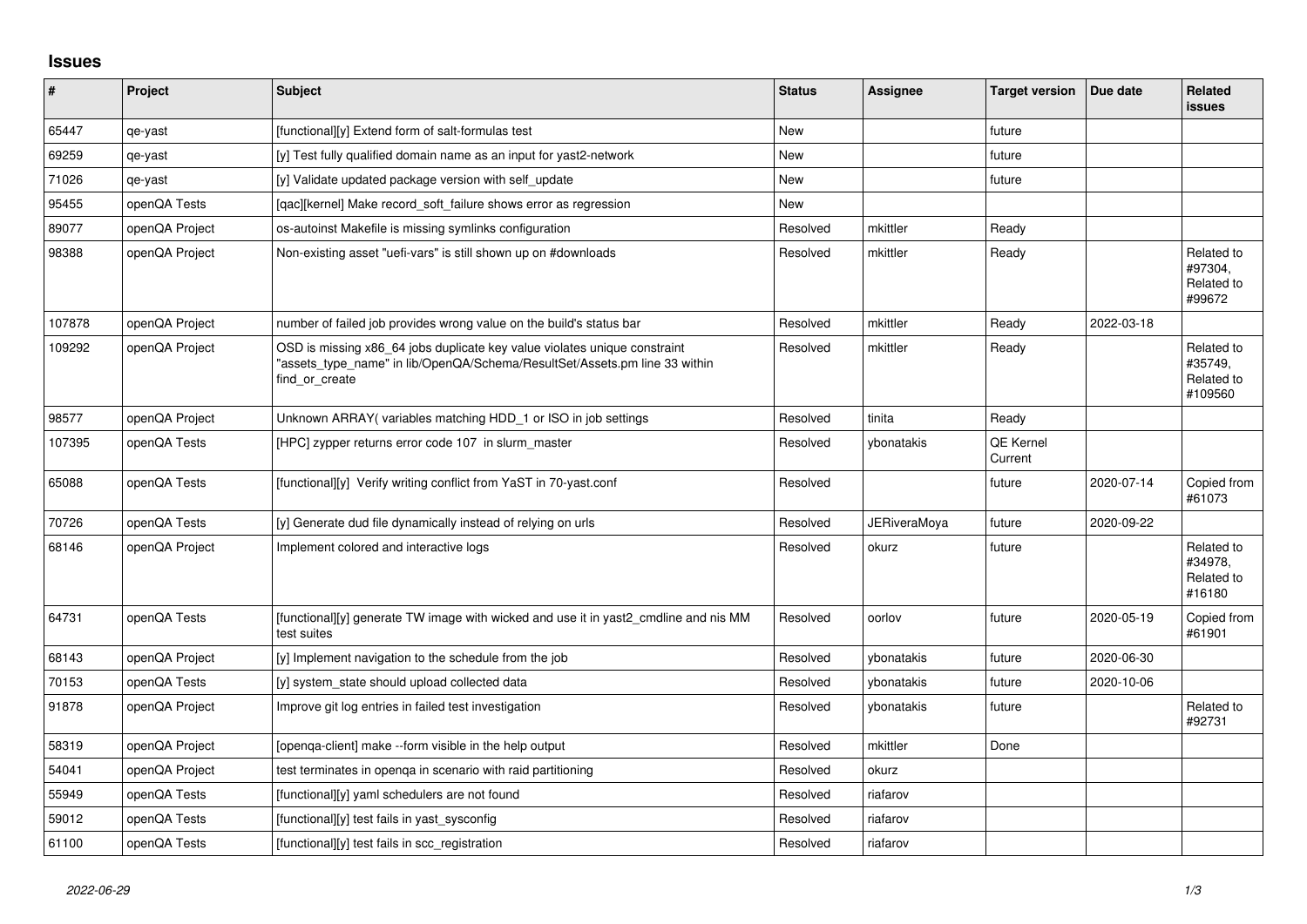| $\pmb{\#}$ | Project            | Subject                                                                                                  | <b>Status</b> | <b>Assignee</b>     | <b>Target version</b> | Due date   | Related<br>issues     |
|------------|--------------------|----------------------------------------------------------------------------------------------------------|---------------|---------------------|-----------------------|------------|-----------------------|
| 55151      | openQA Project     | [functional][y] provide message explaining the failure in script_run                                     | Resolved      | ybonatakis          |                       | 2019-10-08 |                       |
| 69862      | openQA Tests       | [y] supportserver_generator_from_hdd fails for x86_64                                                    | Resolved      | ybonatakis          |                       | 2020-08-25 |                       |
| 112442     | openQA auto review | auto_review:"'systemctl --no-pager start slurmctld' failed":force_result:softfailed                      | Resolved      | ybonatakis          |                       |            |                       |
| 91941      | openQA Tests       | [qac] test fails in docker_runc                                                                          | Resolved      | ybonatakis          |                       |            |                       |
| 108581     | openQA Tests       | False softfails in scc registration                                                                      | Resolved      | ybonatakis          |                       |            |                       |
| 71722      | openQA Tests       | [y] test fails in yast2_i                                                                                | Resolved      | <b>JERiveraMoya</b> | <b>SLE 15 SP3</b>     | 2020-10-06 |                       |
| 68152      | openQA Tests       | [y] Revert Negative Lookhead for 'nothing provides /bin/sh'                                              | Resolved      | riafarov            | <b>SLE 15 SP3</b>     |            |                       |
| 70228      | openQA Tests       | [y] restore checkmedia tests in YaST group for virtualization                                            | Resolved      | riafarov            | <b>SLE 15 SP3</b>     | 2020-09-08 |                       |
| 70693      | openQA Tests       | [y][fast] test fails in validate_mirror_repos                                                            | Resolved      | riafarov            | <b>SLE 15 SP3</b>     | 2020-09-08 |                       |
| 70237      | openQA Tests       | [y] Add validations for textmode of ppc64le                                                              | Resolved      | syrianidou_sofia    | <b>SLE 15 SP3</b>     | 2020-10-06 |                       |
| 69142      | qe-yast            | [y] Adjust bootloader for MM on aarch64                                                                  | Resolved      | ybonatakis          | <b>SLE 15 SP3</b>     | 2020-08-11 |                       |
| 65891      | openQA Tests       | [functional][y] fix first_boot on ipmi                                                                   | Resolved      | oorlov              | <b>SLE 15 SP2</b>     | 2020-05-19 |                       |
| 67285      | openQA Tests       | [y] Adjust installation in autoyast_salt to the recent changes                                           | Resolved      | ybonatakis          | <b>SLE 15 SP2</b>     | 2020-06-16 |                       |
| 62498      | openQA Tests       | [functional][y][opensuse] Update support_server on o3 for remote installations                           | Resolved      | <b>JERiveraMoya</b> | Milestone 32          | 2020-02-11 | Copied from<br>#62495 |
| 62690      | openQA Tests       | [functional][y][timeboxed:8h] finish btn is disabled in Installation Completed                           | Resolved      | mloviska            | Milestone 32          | 2020-02-25 |                       |
| 62096      | openQA Tests       | [functional][y][opensuse][timeboxed:16h] remote intallation doesnt communicate correctly<br>after reboot | Resolved      | ybonatakis          | Milestone 31          | 2020-01-28 |                       |
| 61931      | openQA Tests       | [functiona][y] autoinst.xml is missing registration block in autoyast_reinstall                          | Resolved      | <b>JERiveraMoya</b> | Milestone 30          | 2020-01-28 |                       |
| 60230      | openQA Tests       | [functional][y] test fails in system_role                                                                | Resolved      | riafarov            | Milestone 30          |            | Related to<br>#60041  |
| 59939      | openQA Tests       | [functional][y] first entry in product selection list is not highlighted on s390                         | Resolved      | oorlov              | Milestone 30+         | 2019-12-03 |                       |
| 57743      | openQA Tests       | [functional][y][timeboxed:8h] test tries to reboot when poweroff is given in shutdown                    | Resolved      | oorlov              | Milestone 29          | 2019-10-22 | Related to<br>#58127  |
| 59318      | openQA Tests       | [functional][u] packages are not gettting installed                                                      | Resolved      | jorauch             | Milestone 28          |            |                       |
| 62495      | openQA Tests       | [functional][y][opensuse] Update support_server on o3 for remote installations                           | Closed        |                     |                       |            | Copied to<br>#62498   |
| 71830      | qe-yast            | [y] Set default target based on the expectations                                                         | Closed        | <b>JERiveraMoya</b> | <b>SLE 15 SP3</b>     | 2020-10-20 |                       |
| 71842      | qe-yast            | [y][powervm] select patterns does not select software link                                               | Closed        | <b>JERiveraMoya</b> | <b>SLE 15 SP3</b>     | 2020-10-20 |                       |
| 72277      | qe-yast            | [y] Modify check in autoyast installation test                                                           | Closed        | <b>JERiveraMoya</b> | <b>SLE 15 SP3</b>     |            |                       |
| 70546      | qe-yast            | [y] Remove soft fail for bsc#1175374                                                                     | Closed        | riafarov            | <b>SLE 15 SP3</b>     |            | Related to<br>#70174  |
| 71608      | qe-yast            | [y] post_fail_hooks fails with script timeout, no logs collected                                         | Closed        | riafarov            | <b>SLE 15 SP3</b>     | 2020-10-20 |                       |
| 68579      | qe-yast            | [y] gitlab-ci needs another stage for verify_file_existence                                              | Rejected      | riafarov            | future                |            |                       |